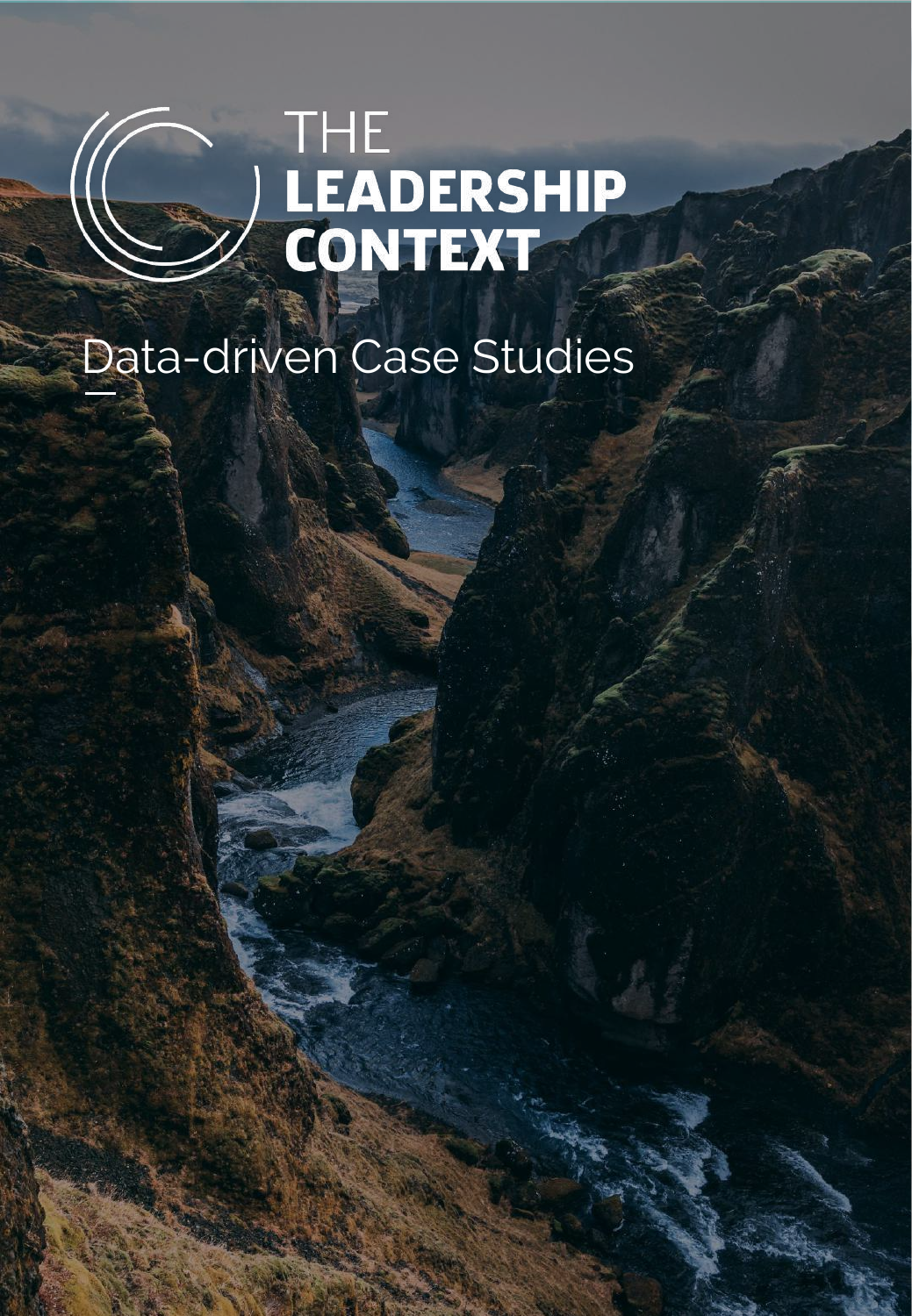## **The Smartest Person In The Room**





### **Context**

The COO was renowned for her strategic intelligence, commercial insights and ability to *'see into the future'.*

Her leadership reputation was one of profound controlling, micro-management, arrogance and an inability to lead her team towards a collective outcome.

### **Brief**

Partner with the COO and her team in a 12 month engagement to transform her leadership style so the wider function can enable the organisation in it's transformation.

### **Program**

Aleadership team collective program spread over 12 months with fortnightly coaching sessions for the COO and three team based interventions. Both LCS and LCP's were used.

### **Outcomes**

Transformation at the individual leadership level with >30% increase in her team engagement scores, and a 34% increase in creative culture.

A200%+ increase in her leadership effectiveness scores as measured by the TLC 360 profile.

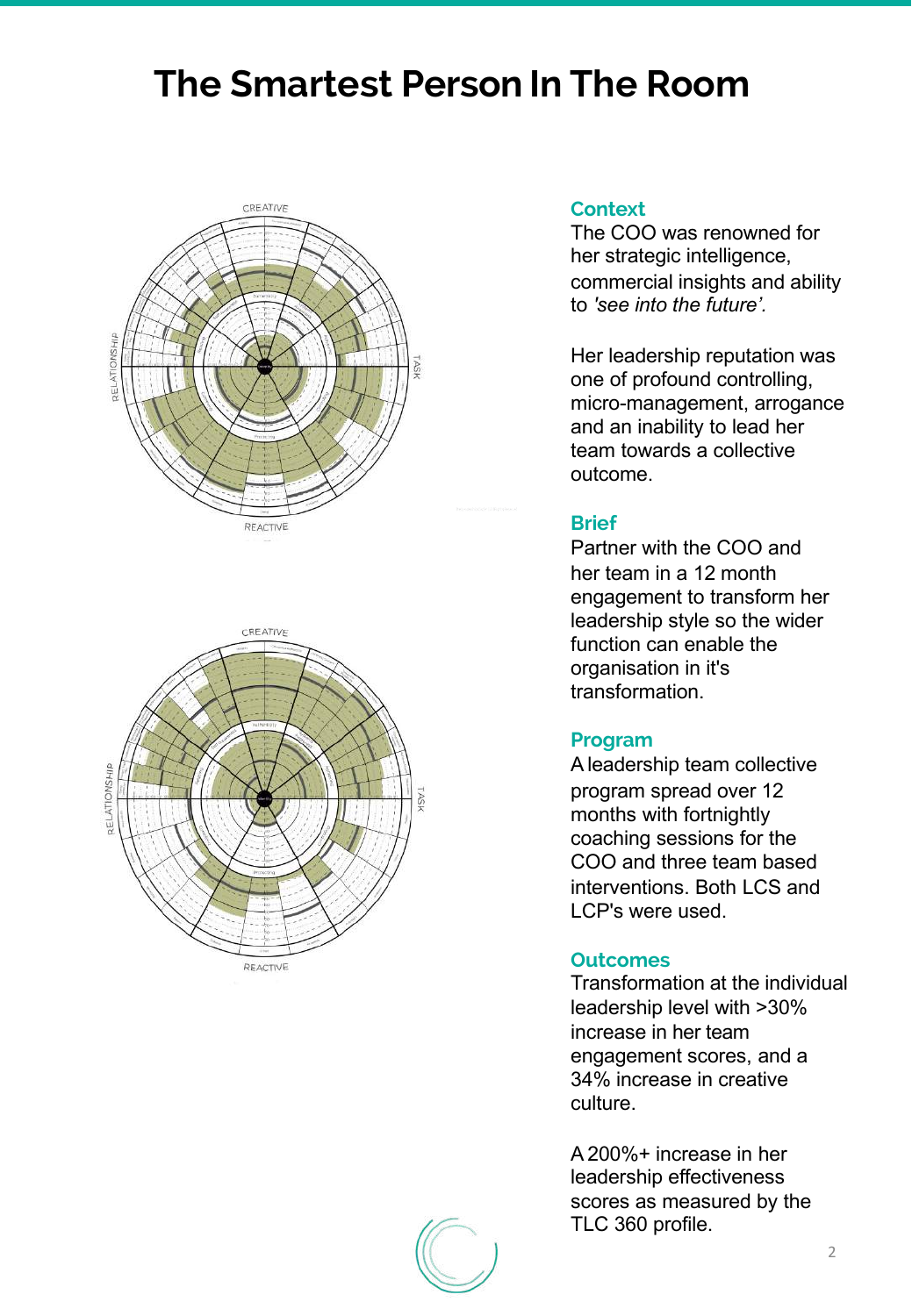# **A Gifted Strategist Turned Effective Leader**





### **Context**

The Head of Strategy was renowned for his strategic intelligence, passion and desire to see the organisation realise it's mission. This desire was manifesting as hypercontrolling leadership impact with a sub text of *"I am smarter that any of you and the faster you recognise that the better for all of us!"*

### **Brief**

Partner with him in a 12 month engagement to help him assess his desired leadership impacts versus his current impact, and what to do about that.

### **Program**

Aleadership team collective program spread over 12 months with fortnightly coaching sessions for the leader, with progress pulse checks and repeat LCP were used.

### **Outcomes**

Transformation at the individual leadership level with a jump from 16% to 80% in the Reactive Creative Scale.

He also demonstrated a four-fold increase in his leadership effectiveness as measured by the TLC 360 profile.

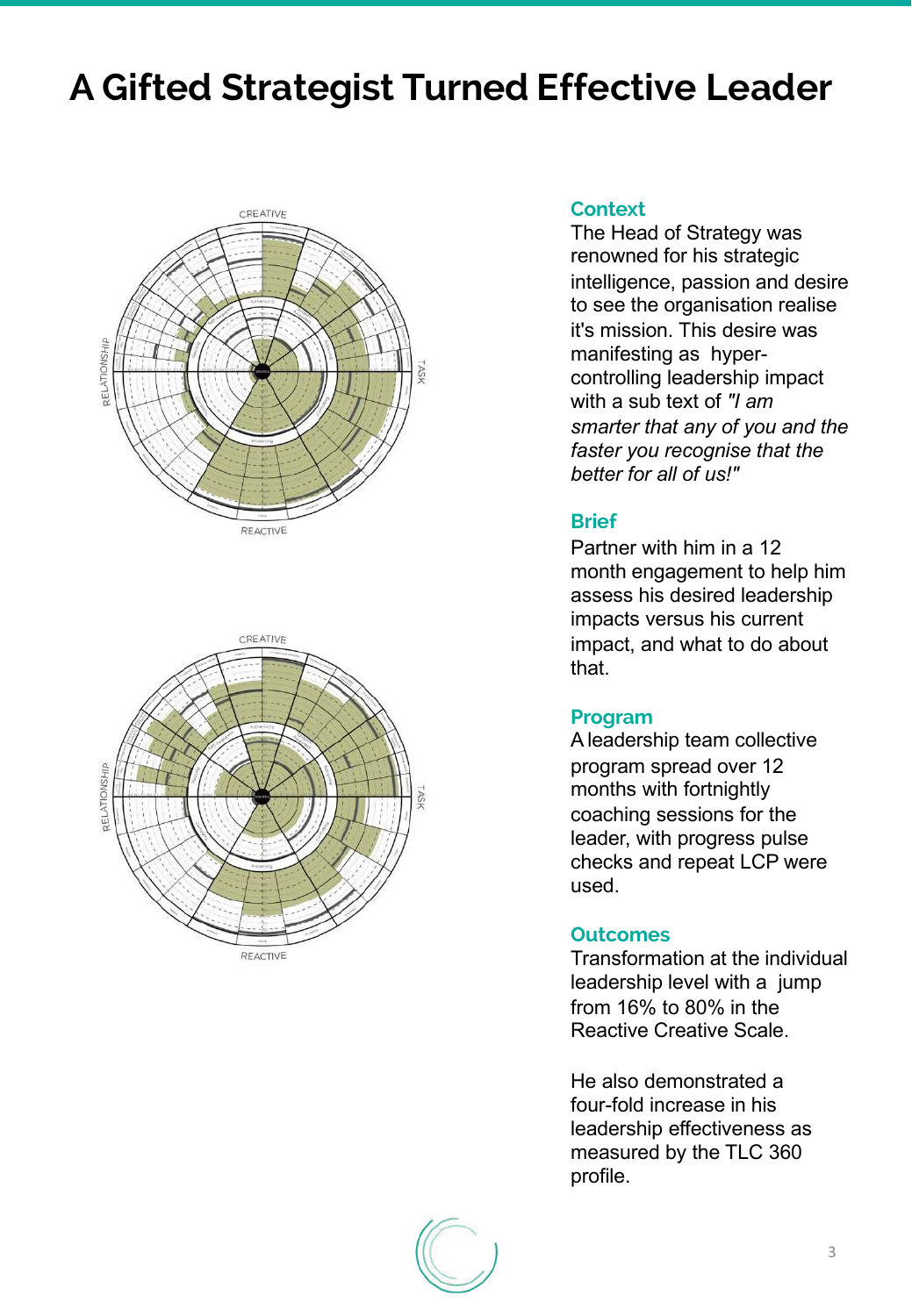# **Turning Around a Pharma Co.**





### **Context**

TheAustralian affiliate of a MNC had four Managing Directors in five years causing instability and under-par financial results.

### **Brief**

Partner with the leadership team and incoming Managing Director to assist them in setting a new clear direction, establishing a sense of collective leadership and organisational performance.

### **Program**

A collective leadership team program spread over 18 months with team and individual coaching interventions. A focus on building internal capability through TLC accreditation allowed the learnings to be cascaded internally beyond our initial intervention. LCS and LCP's were used.

### **Outcomes**

Strong financial results for the first time in nine years.

Improved engagement scores internally with some notable innovation projects launched.

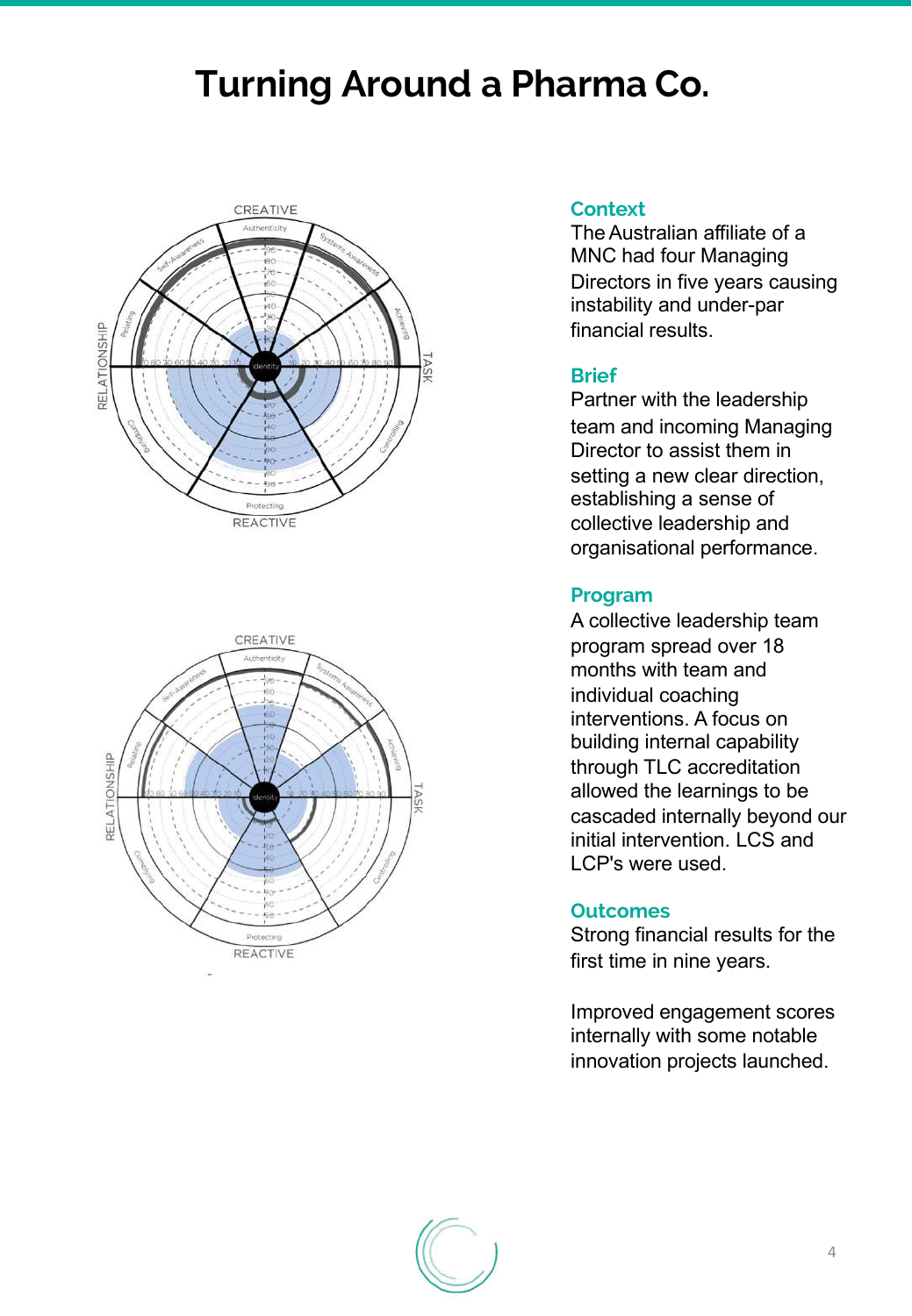# **Member Based Organisation**





### **Context**

The membership organisation was established over 100 years ago with a proud history. However, in recent years membership rates were falling, amalgamation of the state offices into a national team had stalled. A new CEO was appointed.

### **Brief**

Partner with the leadership team and CEO to assist them re-orientating the organisation to *'a new world'* where members for life no longer exist. Therefore re-purposing the advocacy and policy development initiatives.

Help them develop a leadership strength to navigate through new levels of complexity not faced by the organisation previously.

### **Program**

A leadership team collective program spread over 18 months with team based and individual coaching interventions.

LCS at team level was used. LCP's for some leaders.

### **Outcomes**

Strong culture turn around within the organisation particularly in the extended leadership team.

Areversal of membership decline and increase in employee engagement.